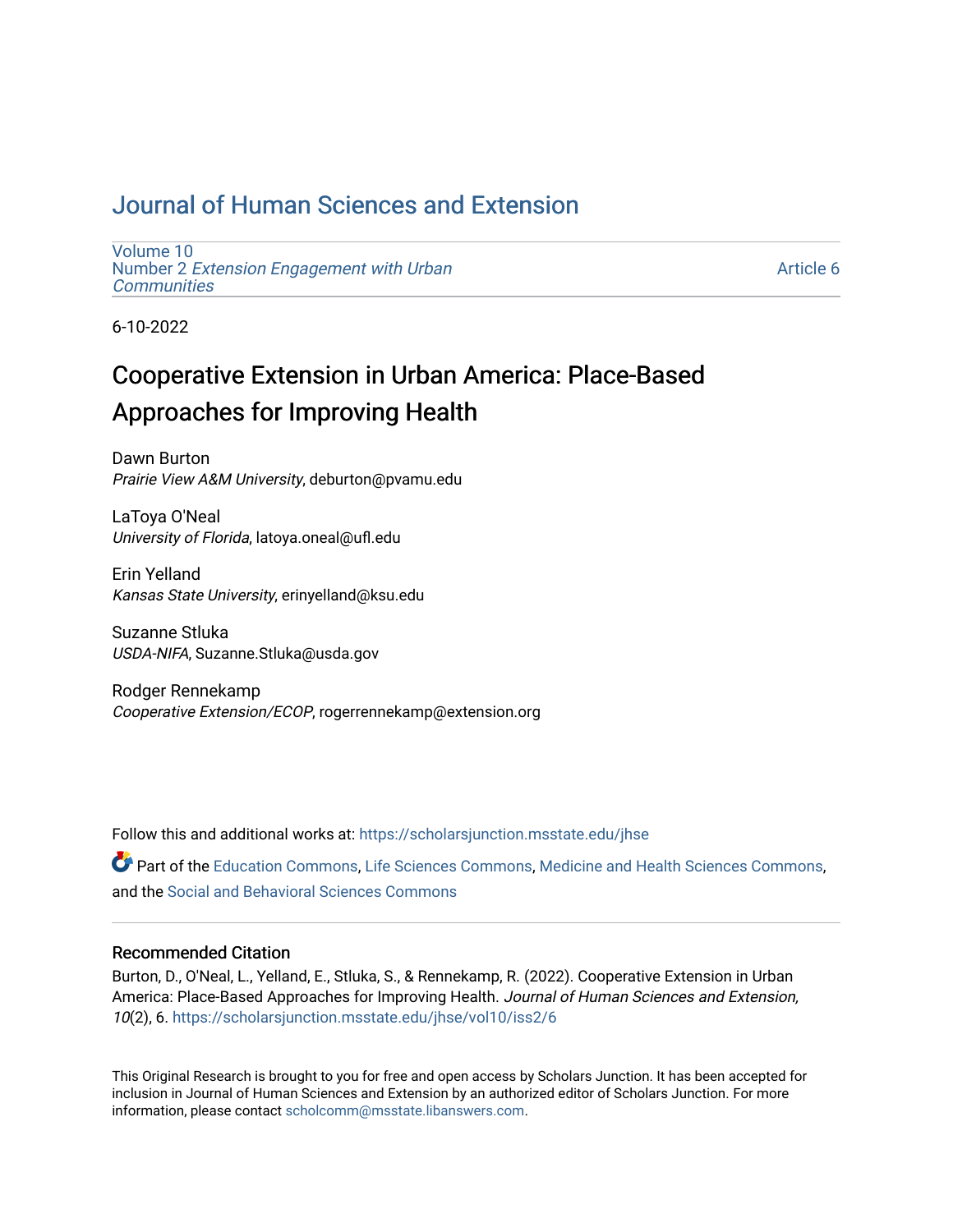# **Cooperative Extension in Urban America: Place-Based Approaches for Improving Health**

**Dawn Burton**

*Prairie View A&M University*

**LaToya O'Neal**

*University of Florida*

### **Erin Yelland**

*Kansas State University*

### **Suzanne Stluka**

*USDA-NIFA*

#### **Roger Rennekamp**

*Cooperative Extension/ECOP*

*While the bulk of Cooperative Extension's (Extension) historical work has been with rural populations, its future work should also address the needs of those living in urban areas. The opportunity to live a long and healthy life is paramount among those needs. Cooperative Extension' National Framework for Health Equity and Well-Being (Framework) provides a roadmap by which Cooperative Extension can help ensure that all people have that opportunity. The central premise of the Framework is that future work of Extension must include but extend beyond the promotion of healthy behaviors to place-based approaches for improving conditions in which people live, learn, work, and play. Recommendations for doing so include advancing health equity as a systemwide value, integrating data science with community voice to surface health inequities, investing in health-focused work, initiating new partnerships, and utilizing community development principles to influence social determinants of health. This article sequentially introduces the reader to the five recommendations and highlights how each of those recommendations is already being put into practice in urban areas of the United States.*

*Keywords:* health, determinants, urban, well-being, equity

Since its creation in 1914, Extension has played an important role in improving our nation's health. Much of its early work focused on basic sanitation, healthy eating, and food preservation. At that time, most Extension staff were based in rural areas of the country, and as a result, individuals living in more urban areas may not have had access to the health-related programs of Extension. Over time, however, Extension's portfolio of health-related work has evolved to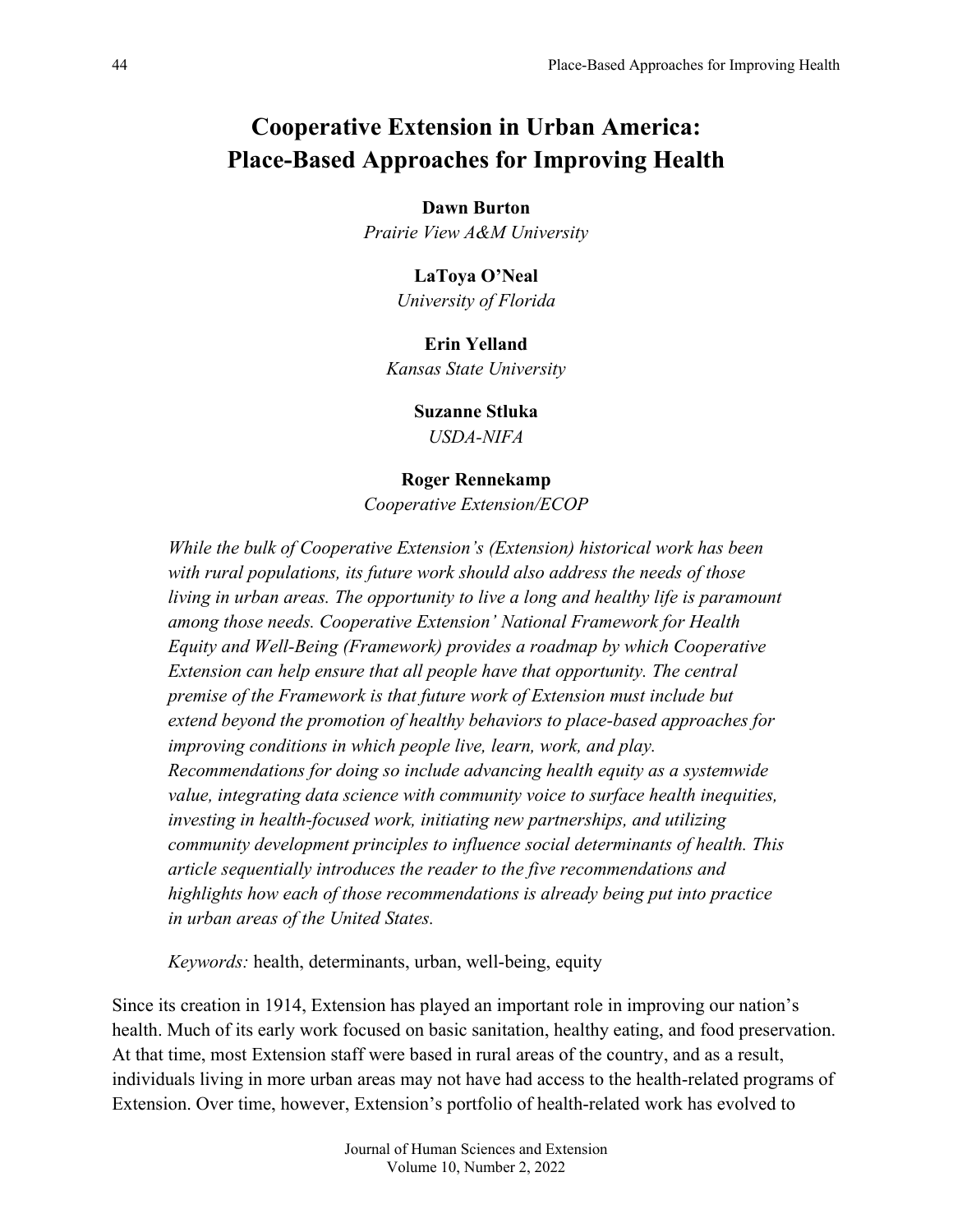include efforts related to physical activity, chronic disease prevention and management, nutrition security, mental health, immunization education, substance misuse prevention, environmental health, and healthy aging.

The purpose of this article is to provide a present-day "snapshot" of Extension's health-focused work in urban areas of the United States organized around five high-level recommendations contained in Cooperative Extension's National Framework for Health Equity and Well Being (Extension Committee on Organization and Policy Health Innovation Task Force, 2021). Included are examples of how Extension personnel serving urban areas of the nation are already implementing core elements of those recommendations in their work.

#### **A Roadmap for Health Extension**

In 2012, the Extension Committee on Organization and Policy (ECOP) appointed a National Task Force on Health to identify systemwide priorities for guiding Extension's health-related work for the next three to five years. Approved by ECOP in 2014, Cooperative Extension's National Framework for Health and Wellness (Braun et al., 2014) was instrumental in establishing health as a priority for Extension. It also served to raise the visibility of Extension's health-related work and catalyzed the establishment of new programs, partnerships, and professional development opportunities (Braun & Rodgers, 2018).

The following decade gave rise to an increased focus on the social determinants of health (National Academies of Sciences, Engineering, and Medicine [NASEM], 2017) across the public health and healthcare communities. Also gaining attention were the inequities in health outcomes between various groups. It soon became evident that a sole focus on promoting healthy behaviors was insufficient to close the health outcome gap that exists between those with the resources needed to maintain or improve their health and those who do not. Consequently, place-based work to improve community conditions began to gain momentum (Dankwa-Mullen & Perez-Stable, 2016).

By 2020, the need for a refreshed framework became evident. Accordingly, ECOP appointed a Health Innovation Task Force to provide recommendations for system-level change that would further advance Extension's health-related work. Members of the task force were selected based on their expertise in areas such as health equity, public health, community engagement, prevention science, evaluation, and healthcare. The task force quickly identified updating the framework as a high-priority task and charged a work team with leading the framework update. Drafts of the framework document were vetted widely across Extension with a special effort to surface the voices of HBCUs and tribal colleges. After more than a year of work by the subgroup, [Cooperative Extension's National Framework for Health Equity and Well-Being](https://www.aplu.org/members/commissions/food-environment-and-renewable-resources/board-on-agriculture-assembly/cooperative-extension-section/ecop-members/ecop-documents/2021%20EquityHealth%20Full.pdf) was approved by ECOP in July 2021.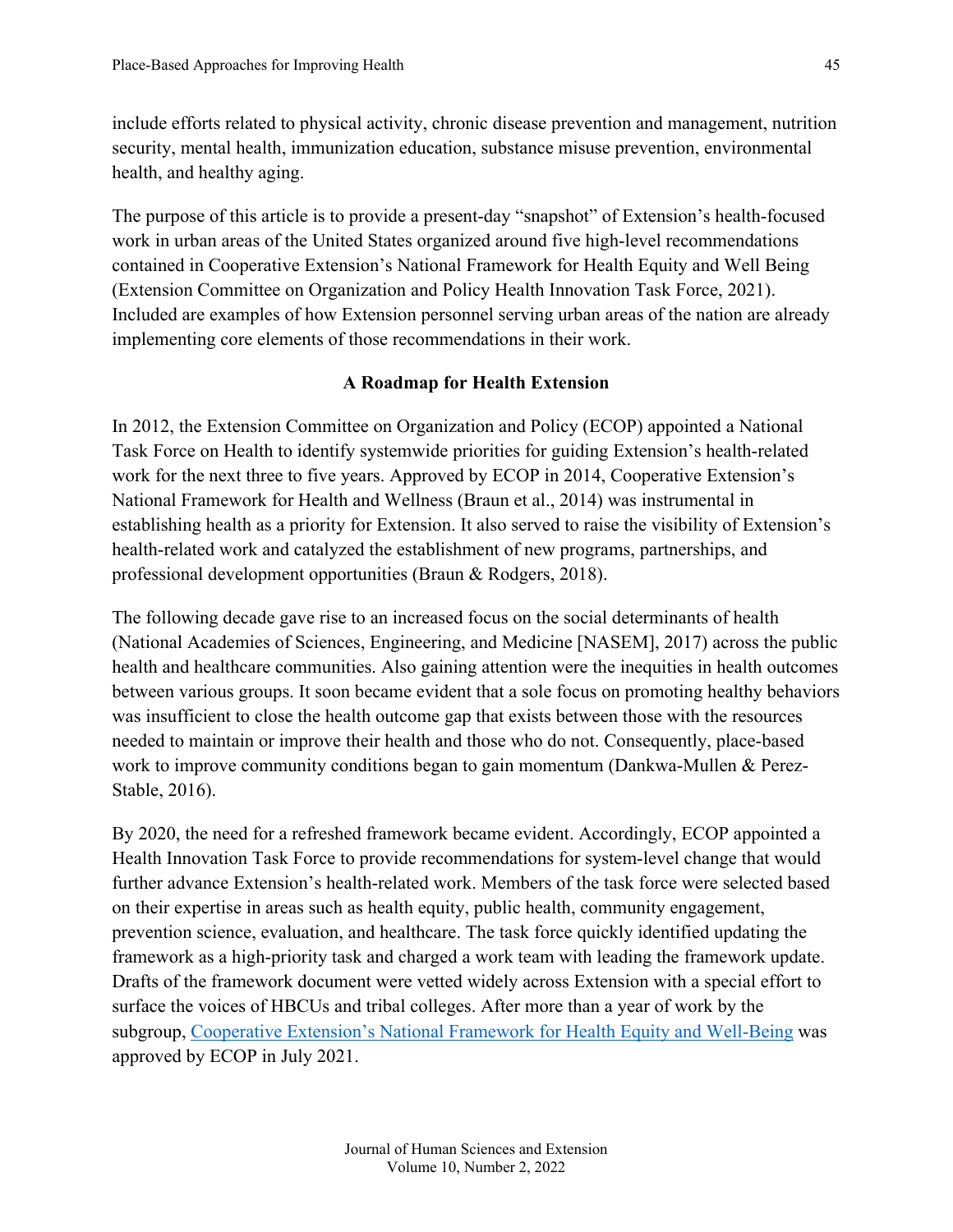Included in the updated Framework are five high-level recommendations for Extension.

- **Advance health equity as a core system value** to ensure all people have a fair and just opportunity to be as healthy as they can be.
- **Utilize community assessment processes** that integrate data science and resident voice to identify and address health inequities with greater precision.
- **Invest in the success and visibility** of Extension's health-related professionals, programs, and initiatives.
- **Establish partnerships** with academic units, universities, government agencies, corporations, non-profit organizations, and foundations that share a commitment to reducing or eliminating health inequities.
- **Utilize a community development approach** to advance the work of coalitions focused on influencing the social determinants of health.

The following sections explore each of the recommendations in greater detail and include brief descriptions of where the recommendation is already being implemented in various urban areas of the nation.

### **Health Equity as a Core Value**

When a group experiences suboptimal health because of policies, practices, or conditions that are preventable, unfair, or unjust, the deleterious effects on those groups are referred to as health inequities. Long-standing inequities, including some that have been introduced and promulgated by federal, state, and local policies, have put some population groups at increased risk of experiencing illnesses, having worse outcomes when they do get sick, and worse overall health.

The National Academies of Sciences defines structurally-driven health disparities as those brought about by "the dimensions of social identity and location that organize or structure differential access to opportunities for health including race, ethnicity, gender, employment and socioeconomic status, disability, immigration status, geography, and more" (NASEM, 2017).

Fortunately, many of these inequities are remediable. When a society is committed to health equity as a common value, people work together to ensure that everyone, regardless of race, neighborhood, or financial status, has fair and equal access to a healthy community of opportunity (PolicyLink, 2020).

Consequently, it is recommended that CES adopt an organizational perspective that frames racism as a public health issue in a manner like other threats to public health. This shift in Extension's strategic direction is long overdue and is critical to growing Extension's role in reducing inequities in health outcomes. But organizational barriers to working in new ways must be removed if Extension professionals are to be successful in eliminating such inequities (Harder, 2019).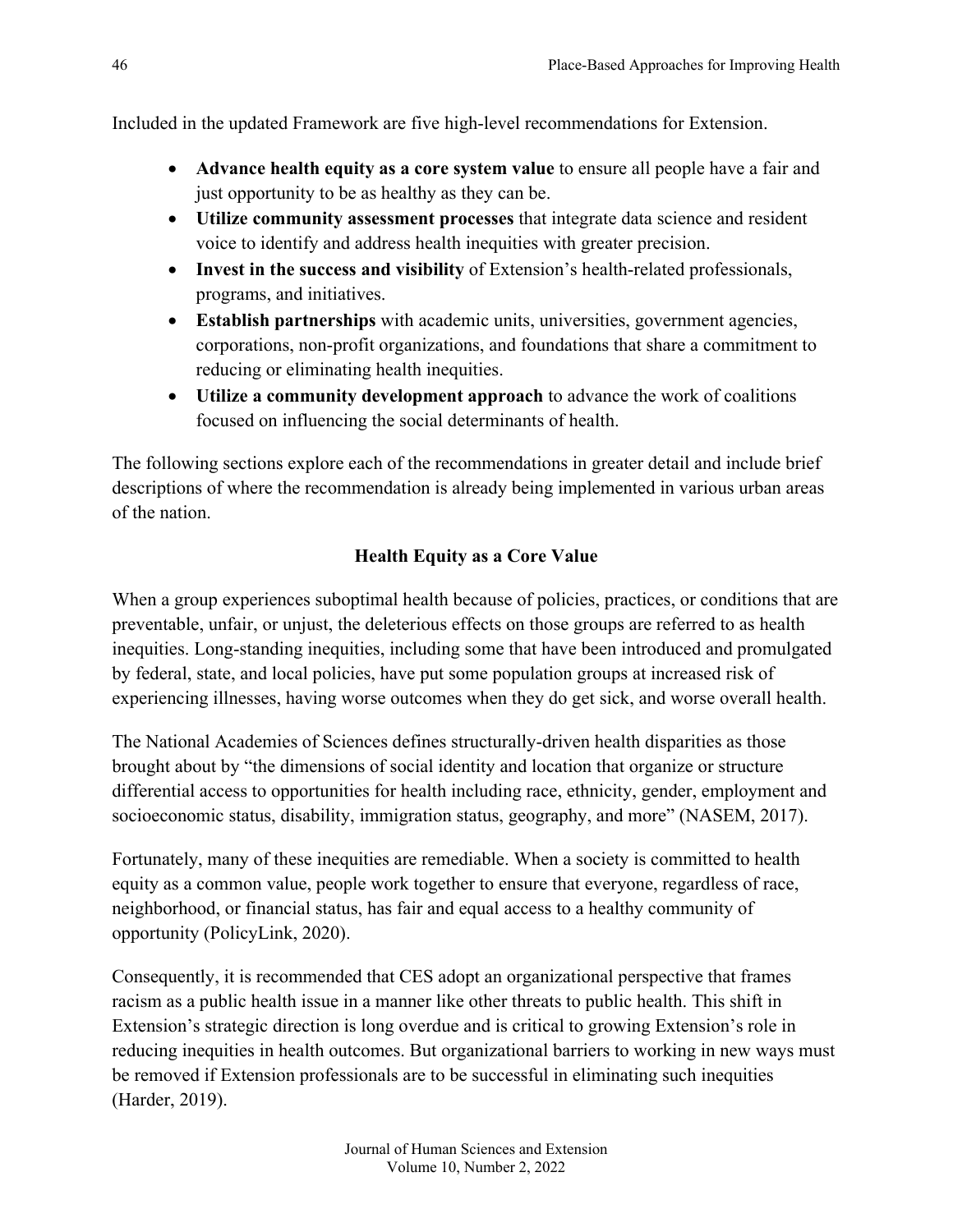It is important to note that some individuals may view efforts to address barriers to health as being outside of Extension's core work and mission. Others may see efforts to drive resources toward groups that have been historically underserved as taking resources away from those who currently benefit from the work of Extension. Not only are these beliefs historically inaccurate, but they also jeopardize the future of Extension (ECOP Health Innovation Task Force, 2021). The following projects are two examples of CES work currently in progress that exemplify health equity as a core value.

In Nebraska, Extension has played a key role in creating the [Well Connected Communities](https://lancaster.unl.edu/well-connected-communities-health-equity-coalition)  [Health Equity Coalition](https://lancaster.unl.edu/well-connected-communities-health-equity-coalition) in the city Lincoln. This coalition focuses on eliminating the 20-year life expectancy gap which exists between various neighborhoods of the city. The coalition conducted focus groups by and with community members impacted by health inequities which sought a deeper understanding of health disparities. By better understanding health equity from the perspective of those living, learning, working, and worshiping in a particular neighborhood, the coalition was able to amplify the voices of adults and youth who live there and advocate for the resources needed to eliminate the current life expectancy gap. The coalition used an asset-based approach to develop a strategic plan for catalyzing action focused on various dimensions of community change.

In New Hampshire, limited data were available regarding the food and health behaviors of the Hispanic population at the start of the COVID-19 pandemic. As a result, programs and policies to aid this population were at risk of not achieving their goals. Accordingly, the Dao Research Lab at the Department of Agriculture, Nutrition, and Food Systems at the University of New Hampshire (UNH) implemented a survey in collaboration with UNH Cooperative Extension (UNHCE) to assess the perceived physical and psychosocial wellbeing of the Hispanic population in New Hampshire during the pandemic. Results are being used to inform the development of resources, future interventions, and programming for that population.

### **Integrate Data Science and Resident Voice**

Many past efforts to advance community health have been framed within an expert paradigm of prescribing what a community or group needed to achieve optimal health. More recent research demonstrates this approach was ineffective and likely exacerbated health inequities among some social groups. Identifying the specific drivers of inequity requires authentic community engagement with health-disparate populations. Further, granular and inclusive data must be utilized to enhance and support resident voice. It is nearly impossible to identify precisely and alter existing inequities without these things.

Data science is a growing field of study that is rapidly transforming how we use data to answer complex questions, including those related to health inequities and well-being. Innovative data science techniques can be used to collect and analyze complex data rigorously, but also to make predictions, identify trends, enhance efficiency, and accurately target effort. According to Dean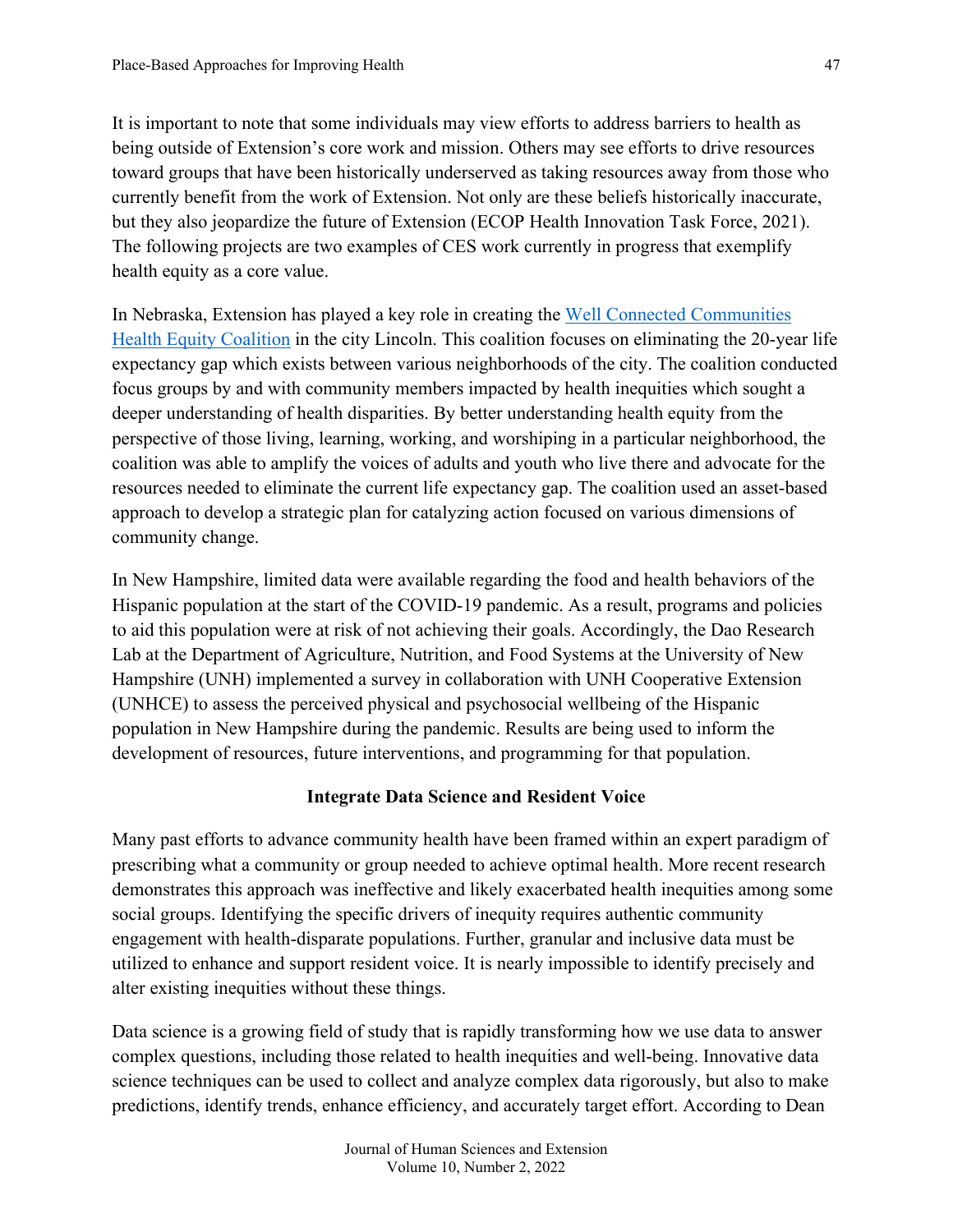Linda P. Fried of Columbia University's School of Public Health, data science is a major part of the solutions needed for public health, and we must "use science to raise the floor and the ceiling of health for everyone" (Goldsmith et al., 2021, p. 1).

The previously mentioned initiative in New Hampshire that assessed the relationship between the food environment, food insecurity, and health behaviors among Hispanics during COVID-19 exemplifies many data science recommendations for Extension. Their team surveyed a representative sample of the Hispanic population on 13 existing measures of well-being, conducted proximity calculations between subjects' residential addresses and food sources, and aggregated data from six state and federal databases to geolocate a variety of food sources. With this data, targeted universalism (Powell et al., 2019) – setting universal goals with focused approaches for varying groups – can be practiced as holistic issues among the broader Hispanic population are identified. Geo-specific data is then used to inform appropriate interventions for various micro-locations.

Resident voice, also called community voice, is a process of co-learning that can strengthen engagement from a wide range of people, particularly those who are underserved, marginalized, and underheard. Without purposeful engagement with these populations, their voices are often not heard nor included in policies and other decisions that affect their day-to-day lives. The literature has consistently shown that community-based participatory research, of which resident voice is a part, is effective in collaboratively developing, implementing, and sustaining initiatives that seek to address inequities and improve the social determinants of health (e.g., Williamson et al., 2020).

In Kansas City, resident voice was used to inform an initiative to address food deserts in Wyandotte County, where 27,000 people are food insecure or without food access. Alongside the Unified Government, a grocery co-op, and other stakeholders, Extension organized listening sessions that gathered and engaged 350 residents. Through this process, residents were able to engage in participatory decision-making regarding healthy and affordable foods they would like to see in the store, thus making it a more desirable place to shop. Not only did one co-op break ground because of these and related initiatives, but additional underserved and underrepresented communities that lack food access were identified, and additional efforts in those areas are underway. Extension professionals are uniquely centered to engage their communities to determine the most critical needs of disadvantaged populations by collecting reliable, extensive data.

### **Investments to Ensure Success**

While the implementation of this Framework must be grounded in an assessment of what is already being done, it also must be innovative and adaptable to meet the emerging initiatives of partners, funders, and urban communities. For example, the current priorities of the U.S. Department of Agriculture (USDA), the federal partner and a primary funder of the Cooperative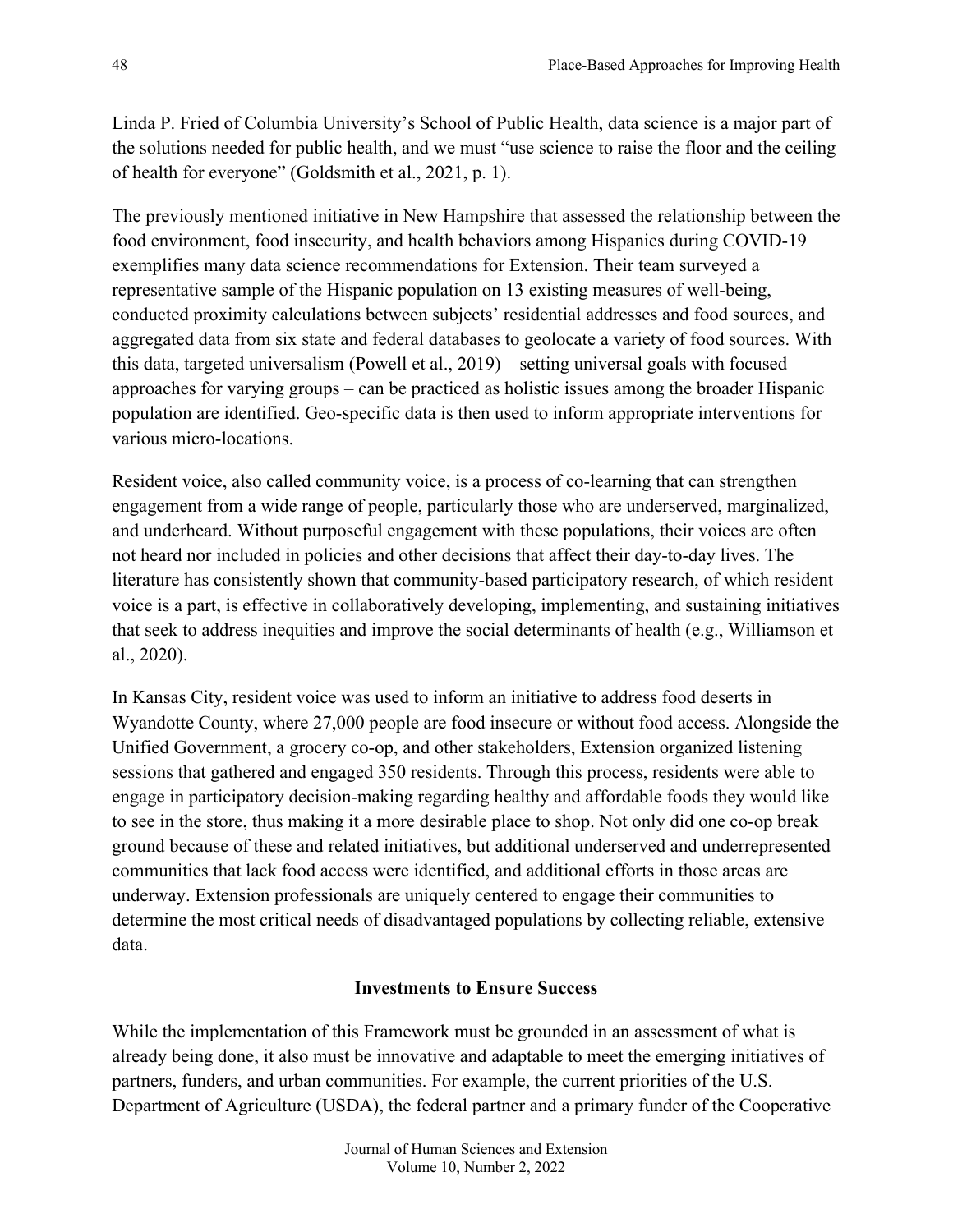Extension System, are nutrition security, climate change, market opportunities, and diversity, equity, and inclusion (USDA, 2021). In addition, the usage and adoption of the word "health" nationally across Extension systems have increased, along with its presence in strategic planning, which shows commitment to an investment in future health initiatives.

To do this work, hiring initiatives focused on seeking out professionals who hold health-focused degrees, such as public health, must be pursued. The Extension system must also invest in the success of these health-related professionals, such as explicitly offering unique professional development opportunities focused on health and well-being. For example, the National Health Outreach Conference, an annual gathering of Extension faculty and staff with an explicit focus on health, offers attendees a robust array of professional development offerings. It can also serve as a forum for Extension to engage with relevant partners to plan and implement initiatives on a national scale (Braun & Rodgers, 2018).

Increasing funding for work in disadvantaged communities, especially those in urban areas, is also critical if Extension is to be successful in reducing health inequities. Recently, an investment by the Centers for Disease Control and Prevention (CDC) supported work by Extension personnel and community partners to increase public awareness of health inequities and increase access and uptake of COVID-19 vaccines. Emerging as the [Extension Collaborative on](http://pages.extension.org/excite?utm_campaign=EXCITE%202021&utm_medium=email&_hsmi=181676963&_hsenc=p2ANqtz-8ZChzXheF_hnt0j2gtzQBEOp-TI2FB9eGhgtq_4X-Kj4nI-7DSgOOPBFm1g6DQ609moKICJYmkgpA5vbTfZo7zNhLZFw&utm_content=181676963&utm_source=hs_email)  [Immunization Teaching & Engagement \(EXCITE\),](http://pages.extension.org/excite?utm_campaign=EXCITE%202021&utm_medium=email&_hsmi=181676963&_hsenc=p2ANqtz-8ZChzXheF_hnt0j2gtzQBEOp-TI2FB9eGhgtq_4X-Kj4nI-7DSgOOPBFm1g6DQ609moKICJYmkgpA5vbTfZo7zNhLZFw&utm_content=181676963&utm_source=hs_email) the effort ultimately involved the Extension Foundation, ECOP, USDA National Institute of Food and Agriculture (NIFA), and the CDC as implementation partners. Through this effort, funds were made available to all 1862, 1890, and 1994 Land-Grant institutions.

Community partnerships lie at the heart of the EXCITE work conducted by Cornell University Cooperative Extension in New York City (CUCE-NYC). In early 2021, CUCE-NYC Executive Director Jennifer Tiffany learned that 70 medical students volunteering with the community engagement team at Weill Cornell Medicine's Clinical and Translational Sciences Center (CTSC) were trained and certified to administer COVID-19 vaccinations but had nowhere to do so since they were only available on evenings and weekends. Building on long-standing partnerships, CUCE-NYC connected them with the Community Healthcare Network (CHN) of federally qualified health centers serving neighborhoods throughout NYC so the medical students could volunteer with community-based vaccination clinics.

The first vaccine clinic involving the students took place at a church in the Jamaica, Queens neighborhood, and within five hours, they would administer all 176 allocated doses. According to Jeff Zhu, the CTSC's managing director of community engagement and research, "it was a resounding success," a sentiment also conveyed by Rev. Patrick O'Connor of the First Presbyterian Church. The day's success was attributed to the strong existing organizational partnerships, the community context, and Extension's ability to make quick connections between organizations with shared interests.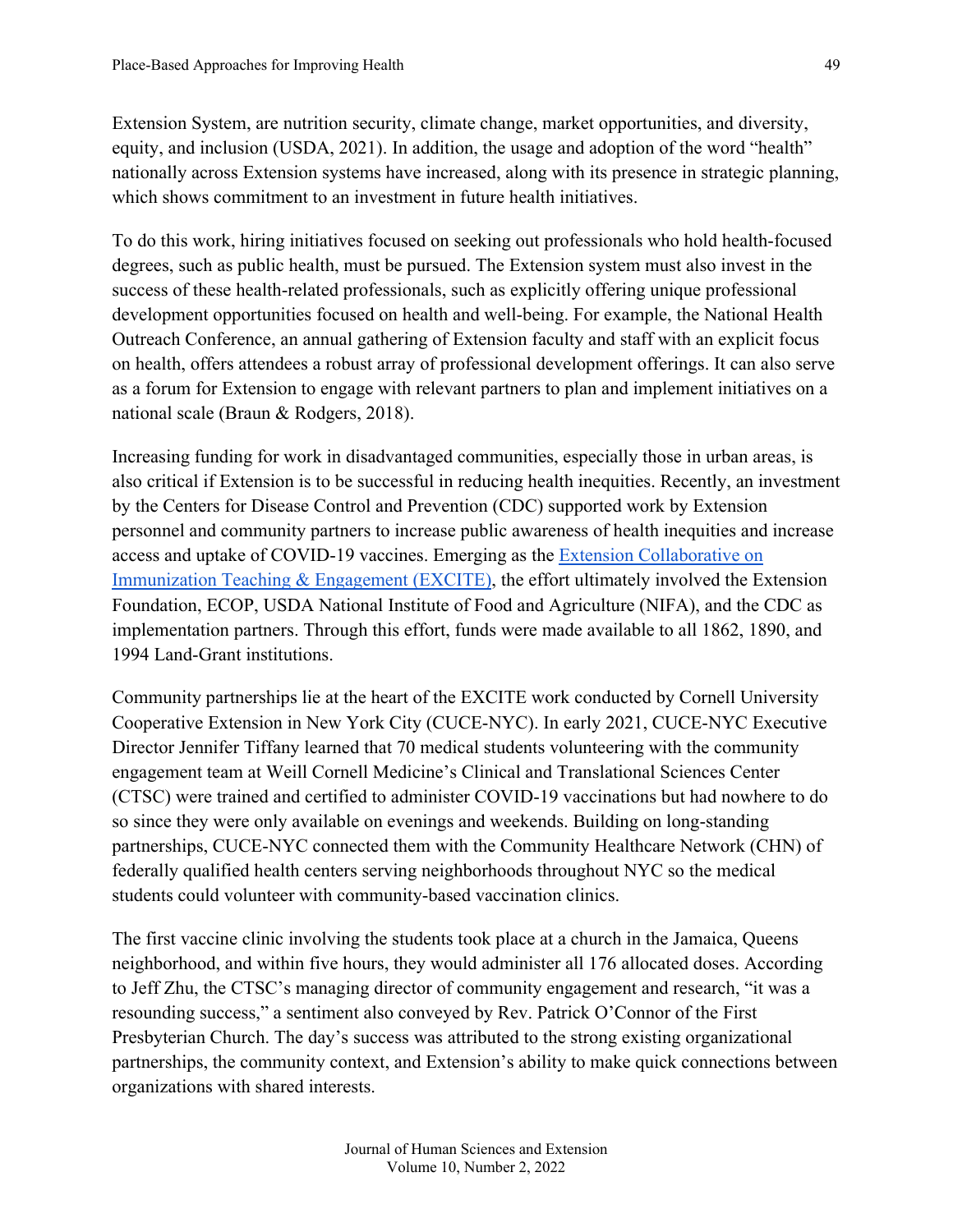The partnership to take COVID-19 vaccinations to people in their community grew from there. It was a key asset when EXCITE sought collaborations nationwide. In the months leading up to the start of the EXCITE program, community-based pop-up clinics brought vaccinations to 3,505 people. Plans solidified to partner with FEMA to establish ongoing community-based vaccination sites in churches in East New York, Washington Heights, Harlem, and South Jamaica. EXCITE support started on June 1, 2021, and since then, the partnership clinics have administered more than 25,000 additional vaccinations, adapting to the rapidly changing pandemic and policy environment.

When New York's emergency declaration ended in late June 2021, medical and nursing students shifted to offering basic health screenings until they were able to resume administering shots under the PREP Act. The community-based FEMA sites continued until the end of July 2021, with support from the NYC Black Nurses Alliance. Community-based pop-up clinics stayed strong and accessible using an innovative "back-pack model" developed by Dr. Freddy Molano, Community Healthcare Network's Vice President for Infectious Disease and LGBT Programs and a lead organizer for the pop-up clinics. With the advent of new variants and a new NYS emergency declaration, the work continues to adapt and build nimble partnerships that bring COVID-19 vaccines to people in their home communities. The partnerships are grounded in a long-standing commitment to advance health equity, racial justice, and life-long health for all.

As a result of the EXCITE work, the ECOP Health Innovation Task Force is in ongoing conversations about how Extension can become a longer-term partner in immunization education and clinic access efforts with special attention to medically underserved and low-uptake communities. Equity and access are central to this conversation.

The South Dakota State University (SDSU) Extension [Better Choices, Better Health](https://extension.sdstate.edu/better-choices-better-healthr) (BCBH) program seeks to increase self-efficacy, help people improve their self-management of chronic conditions, enhance the daily lives of adults as they age, and create a new revenue stream for the institution (Contreras & Anderson, 2020). To expand the program's reach, SDSU formed a partnership with the Community Health Worker Collaborative of South Dakota (CHWSD) to advocate for it becoming an approved training program under South Dakota Medicaid. With that approval granted, individuals who wish to utilize the BCBH curriculum now complete a training course offered by SDSU before offering the program in the communities they serve. SDSU has now hired a community outreach coordinator who will collaborate with a variety of state and local partners to expand offerings of the training required to administer the program.

SDSU Extension itself has hired three additional community health workers who have led 21 workshops with 99 participants. By leveraging Extension's role and capacity to work across sectors in communities, programs such as BCBH now play a role in creating equitable health policies and positions that will positively impact the social, economic, and environmental contexts in which people live, learn, work, and play.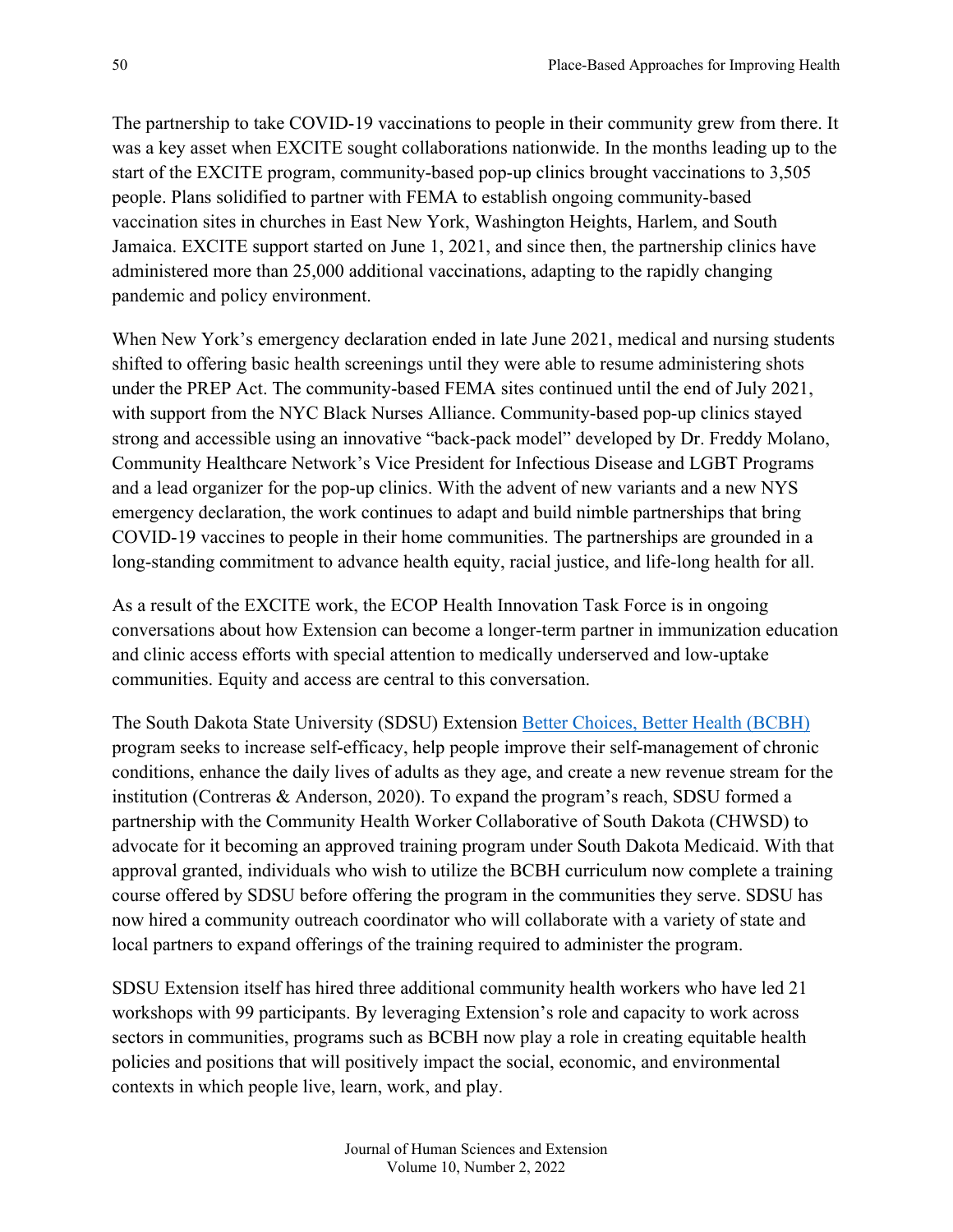### **Establish Partnerships**

The Framework also advocates Extension to increase partnerships with academic units, government agencies, and non-profit organizations that work to address the social determinants of health. Such partnerships allow for the complementary use of skills, expertise, resources, and infrastructure to implement comprehensive approaches for reducing health inequities.

The role of Academic Health Centers (AHCs) has historically centered around providing highquality medical care to patients, educating physicians-in-training, and conducting innovative research to advance clinical care (Ramsey & Miller, 2009). Despite advancements in medicine, many challenges in population health remain as the rates of preventable diseases, premature mortality, and health disparities in the United States are higher than in other comparable countries (Murphy et al., 2017). Driven by the social determinants of health, the high rates of morbidity, mortality, and associated disparities in the United States require a communitycentered approach to health and well-being. As AHCs begin to expand their missions to include addressing the social determinants of health (Park et al., 2019) and health becomes a more prominent focus within the Extension system, there is a timely opportunity for strong collaboration towards the advancement of population health outcomes in the United States.

Faculty and researchers at academic medical centers, health science programs, and other academic units offer expertise related to various health conditions, including chronic disease prevention and management, mental health, substance abuse and misuse, and immunizationpreventable illnesses. Extension offers complementary expertise in community capacity building and addressing social determinants through community outreach and education. Effective partnerships between the two can generate high-impact initiatives that advance health equity.

Gutter and colleagues (2020) highlight the advantages of promoting community health collaboration between Clinical and Translational Science Award (CTSA) programs and Extension. The CTSA program provides financial support for approximately 60 academic medical centers to develop, demonstrate, and disseminate medical advancements in translational research. CTSA hubs are required to address the needs of special populations, such as those experiencing health disparities, and have incorporated partnership strategies such as leveraging community organizations, telehealth, and others to improve the health outcomes of designated health disparate populations. The vast reach of Extension, along with the existing resources of CTSA programs, provide a unique opportunity for strategic collaboration to advance the shared mission of advancing health equity. Today, CTSAs are rethinking their historical reliance on an expert model of innovation diffusion to one based on authentic community engagement.

In Florida, a partnership between the University of Florida's Clinical and Translational Science Institute (UF CTSI) and the University of Florida Institute of Food and Agricultural Sciences Extension (UF IFAS Extension) has led to the development of a multistate project to increase the uptake of vaccinations for COVID-19 and influenza in high risk, including urban, communities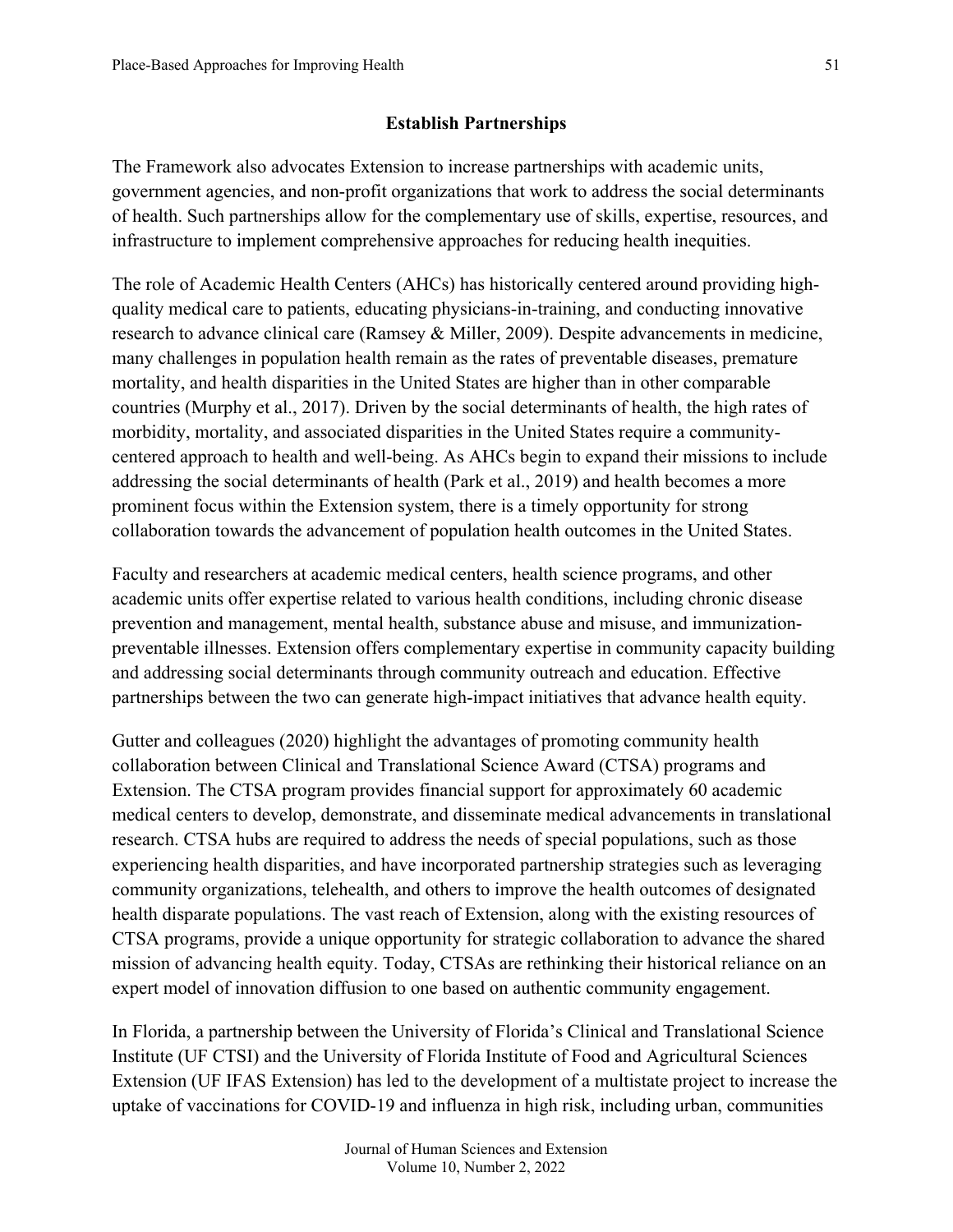across five states. The PANDEMIC (Program to Alleviate National Disparities in Ethnic and Minority Immunizations in the Community) study is working in three urban communities, including St. Louis, Missouri, the Bronx, New York, and Sacramento County, California. The project's overall goal is to increase the uptake of vaccinations for COVID-19 and influenza.

PANDEMIC utilizes a community-engaged approach, including partnerships with community health workers, community and faith-based organizations, and health departments to address disparities in adult immunization among migrant farmworkers, Native American, Hispanic, and Black populations. Through six intervention strategies, a combination of evidence-based and innovative, the PANDEMIC study has the potential to impact vaccination rates among these high-priority populations significantly. Additionally, it will demonstrate the power of strategic partnership between academic medical centers and Extension.

In addition to partnerships with internal academic units, government agencies, and non-profit organizations, strategic partnerships between Land-Grant Universities would allow greater impact within states, across regions, and beyond.

Extension also has a long history of collaboration with state and county health departments and other local government agencies. There are many examples of how local Extension professionals have worked with local government agencies to advance health through traditional education and outreach.

### **Utilize a Community Development Approach**

Addressing the social determinants of health will require that Extension adopt new ways of working that extend beyond face-to-face delivery of educational programs. While promoting behavior change through formal education will remain an important part of Extension's health portfolio, its impact on overall health and well-being is limited. It is estimated that as much as 70% of an individual's health is determined by factors other than their behaviors (County Health Rankings and Roadmaps, 2014).

According to the NASEM (2017) addressing the social determinants of health will require the creation of multi-sector, multi-generational coalitions steadfastly committed to creating sustainable community change. Extension has extensive experience mobilizing community action around a wide array of community issues, including health equity (Buys & Koukel, 2018). Furthermore, there are many different roles that Extension can play within a community coalition, moving in and out of these roles as appropriate. These roles include convening, facilitating, managing, supporting, resourcing, and leading.

The skills needed to work in these new ways align well with those possessed by Extension's community development professionals. Through the years, Extension has historically employed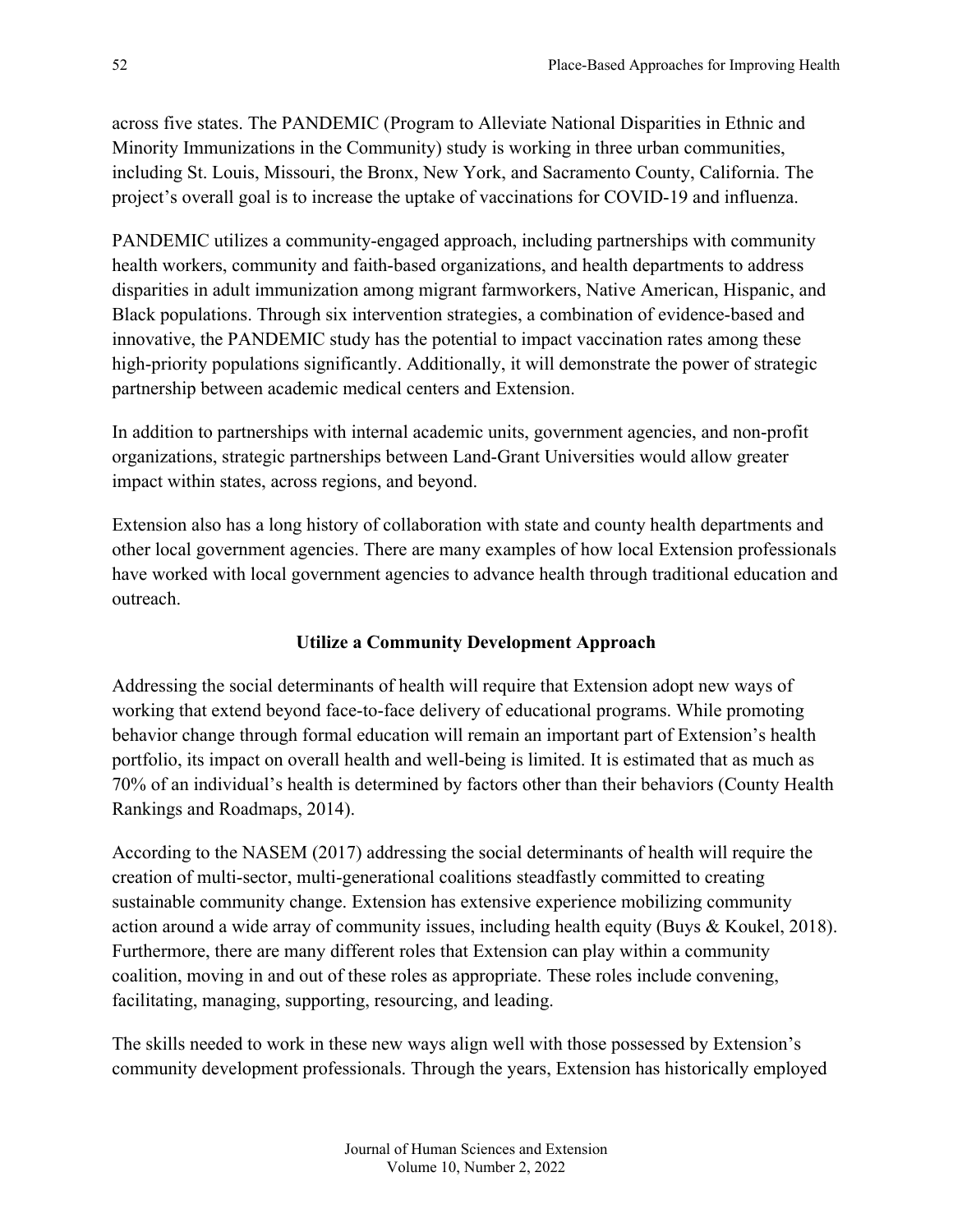many faculty and staff who have expertise in community development, but not all Extension staff possess skills in facilitating community change.

Coalitions must bring together representatives of education, government, health and healthcare, non-profit organizations, and business with community residents with lived experience in a particular locale to be most effective. Together, they collaboratively plan and implement efforts to address the barriers that stand in the way of the achievement of shared health goals.

More and more, community development professionals are looking at their work through an equity lens by embracing a concept called equitable development. Equitable development is "an approach for meeting the needs of underserved communities through policies and programs that reduce disparities while fostering places that are healthy and vibrant." It is increasingly considered an effective "placed-based action strategy for creating strong and livable communities" (U.S. Environmental Protection Agency, 2021). Equitable development is driven by "clear expectations that the outcomes from development need to be responsive to underserved populations and vulnerable groups." When looked at through a health lens, it is about being responsive to the needs of those experiencing the greatest health inequities or health burden.

Being responsive to the needs of communities experiencing health inequities while balancing the distribution of finite resources is a challenge that many community development professionals face. One solution is the utilization of an approach called targeted universalism. Targeted universalism begins with the fundamental belief that we are all part of a society where everyone deserves the opportunity to thrive. Using a targeted universalism approach, a community begins with a discussion about a universal health status that everyone should be able to achieve. That is followed by the development of targeted strategies by which groups can achieve those universal goals. Success with a targeted universalism approach is dependent upon moving past the idea that driving resources to one group means taking away from another (Powell et al., 2019).

In Texas, Prairie View A&M University has become an active partner in community-based efforts to improve health outcomes in 10 Houston communities. The overall goal of the effort is to create "complete communities" that provide residents with the health resources they need to experience the best health they can through all stages of life. Extension's role in that effort focused on expanding awareness of health resources, improving access to healthy food, promoting self-care practices, and building strong families. Four Prairie View A&M colleges worked together to provide leadership and support to the [Healthy Houston Initiative.](https://www.pvamu.edu/cahs/healthy-houston/) These include the College of Agriculture and Human Sciences, College of Nursing, College of Juvenile Justice, and the College of Business.

For the Healthy Houston Initiative, Extension staff from all program areas work together to reach residents where they live on their terms. Examples include creating a mobile kitchen unit and Extension activities conducted in association with farmer's markets and pop-up grocery stores. In addition, a promising new effort called the Community Agriculture School Sustainability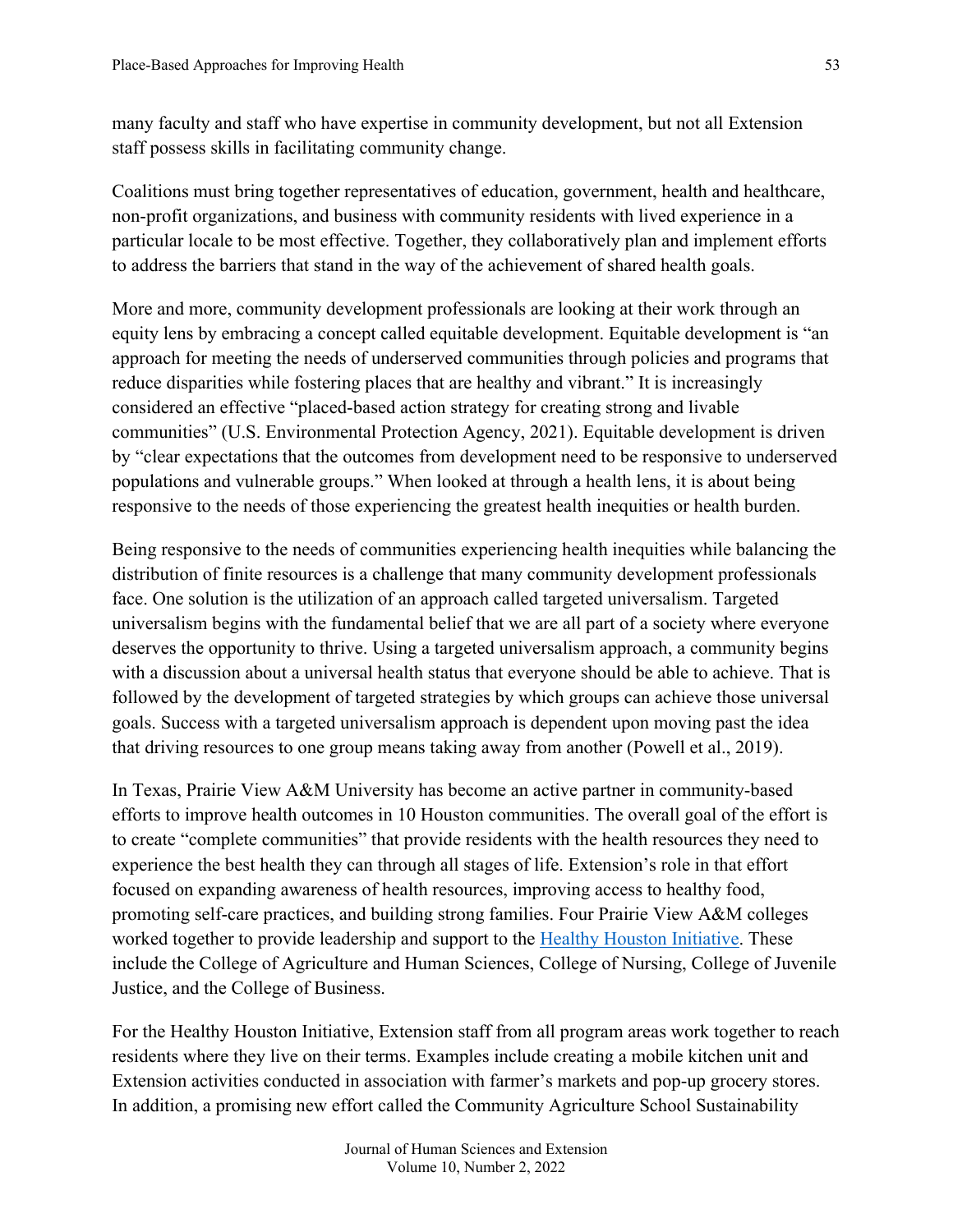Program is teaching young people about innovative growing systems such as aquaponics and hydroponics as well as the economic, social, and environmental considerations of agricultural production systems. Through the program, youth learn about the basics of gardening, agricultural entrepreneurship, and developing a marketing plan.

The Ohio State University uses authentic resident engagement and community development principles to support the transformation of a high poverty, distressed community adjacent to its Columbus campus. The seeds of revitalization came in 1995 when Ohio State and the City of Columbus joined forces to create a non-profit community redevelopment corporation. The core of the effort is the creation of a planned neighborhood consisting of affordable rent-to-own homes. Supported by the rebuilding of the Weinland Park Elementary School and the creation of the adjacent Shoenbaum Family Center, children in Weinland Park now have a well-supported continuum of learning from birth to age 10.

Today, the Weinland Park Collaborative brings together business, education, government, and philanthropy representatives to coordinate a broad array of activities across the neighborhood. Activities of the Collaborative focus on such things as public safety, housing, employment, healthy living, resident engagement, youth development, and education. In particular, Ohio State University Extension has provided programs focused on workforce development, entrepreneurship, homeownership, tax preparation, infant mortality, and supportive services for tenants. Because of its value to the community, Ohio State University Extension was provided free office space to operate a branch office in a newly constructed property owned by the Community Housing Network.

### **Conclusion**

As showcased in this article, Extension faculty and staff in many locations across the country are demonstrating a new way of working, focusing on the constellation of contextual factors that are preventing the residents of some urban communities from being as healthy as they can be. These efforts augment the historical work of Extension to build health literacy and promote healthy behaviors. While the examples included in this article constitute a sample of place-based efforts to improve population health and reduce inequities in health status, Extension professionals in more locations across the country must follow the lead of their pioneering peers.

Wider adoption of place-based approaches, particularly in urban areas, will require moving beyond a prescriptive, expert-based model of university outreach to a community-engaged approach focused on collaborative solution-finding with and for communities. It will also necessitate changes in the criteria by which Extension faculty and staff are evaluated as well as providing them with the training and resources needed to work in new ways. Finally, clear signals from Extension leadership regarding the importance of equity in decisions about where to focus time and resources will be necessary for staff to feel supported in engaging in work that focuses on the needs of those struggling to make a living and live a healthy life.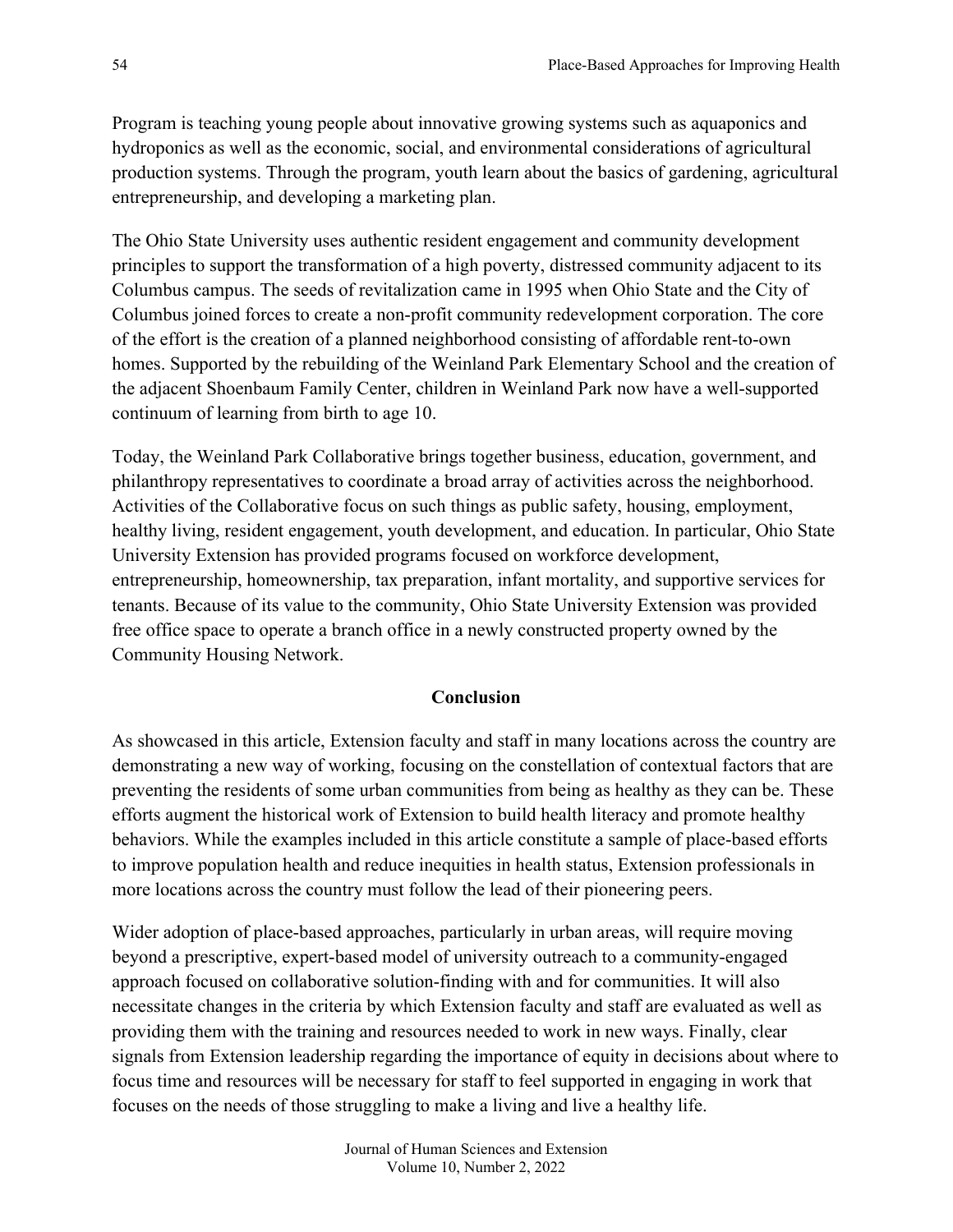### **References**

- Braun, B., Bruns, K., Cronk, L., Kirk Fox, L., Koukel, S., Le Menestrel, S., Lord, L. M., Reeves, C., Rennekamp, R., Rice, C., Rodgers, M., Samuel, J., Vail, A., & Warren, T. (2014). *Cooperative Extension's national framework for health and wellness.* [https://www.aplu.org/members/commissions/food-environment-and-renewable](https://www.aplu.org/members/commissions/food-environment-and-renewable-resources/CFERR_Library/national-framework-for-health-and-wellness/file)[resources/CFERR\\_Library/national-framework-for-health-and-wellness/file](https://www.aplu.org/members/commissions/food-environment-and-renewable-resources/CFERR_Library/national-framework-for-health-and-wellness/file)
- Braun, B., & Rodgers, M. (2018). Health and wellness: Leading Cooperative Extension from concept to action. *Journal of Human Sciences and Extension*, *6*(2), 3–14. <https://scholarsjunction.msstate.edu/jhse/vol6/iss2/2/>
- Buys, D., & Koukel, S. (2018). The national framework for health and wellness: (Re)framing the work of Cooperative Extension for the next century. *Journal of Human Sciences and Extension, 6*(2), 102–107. <https://scholarsjunction.msstate.edu/jhse/vol6/iss2/9/>
- Contreras, D. A., & Anderson, L. A. (2020). Approach to establishing an infrastructure for delivering third-party-reimbursable community-based health education. *Journal of Extension*, *58*(3), Article 4.<https://tigerprints.clemson.edu/joe/vol58/iss3/4/>
- County Health Rankings and Roadmaps. (2014). *County health rankings model*. University of Wisconsin Population Health Institute. [https://www.countyhealthrankings.org/explore](https://www.countyhealthrankings.org/explore-health-rankings/measures-data-sources/county-health-rankings-model)[health-rankings/measures-data-sources/county-health-rankings-model](https://www.countyhealthrankings.org/explore-health-rankings/measures-data-sources/county-health-rankings-model)
- Dankwa-Mullan, I., & Pérez-Stable, E. J. (2016). Addressing health disparities is a place-based issue. *American Journal of Public Health*, *106*(4), 637–639. [https://doi.org/10.2105/AJ](https://doi.org/10.2105/AJPH.2016.303077) [PH.2016.303077](https://doi.org/10.2105/AJPH.2016.303077)
- Extension Committee on Organization and Policy Health Innovation Task Force. (2021). *Cooperative Extension's national framework for health equity and well-being.* [https://www.aplu.org/members/commissions/food-environment-and-renewable](https://www.aplu.org/members/commissions/food-environment-and-renewable-resources/board-on-agriculture-assembly/cooperative-extension-section/ecop-members/ecop-documents/2021%20EquityHealth%20Full.pdf)[resources/board-on-agriculture-assembly/cooperative-extension-section/ecop](https://www.aplu.org/members/commissions/food-environment-and-renewable-resources/board-on-agriculture-assembly/cooperative-extension-section/ecop-members/ecop-documents/2021%20EquityHealth%20Full.pdf)[members/ecop-documents/2021%20EquityHealth%20Full.pdf](https://www.aplu.org/members/commissions/food-environment-and-renewable-resources/board-on-agriculture-assembly/cooperative-extension-section/ecop-members/ecop-documents/2021%20EquityHealth%20Full.pdf)
- Goldsmith, J., Sun, Y., Fried, L. P., Wing, J., Miller, G. W., & Berhane, K. (2021). The emergence and future of public health data science. *Public Health Reviews*, *42*, Article 1604023.<https://doi.org/10.3389/phrs.2021.1604023>
- Gutter, M. S., O'Neal, L. J., Riportella, R., Sugarwala, L., Mathias, J., Vilaro, M. J., Paige, S. R., Szurek, S. M., Navarro, G., Baralt, C., & Rhyne, R. (2020). Promoting community health collaboration between CTSA programs and Cooperative Extension to advance rural health equity: Insights from a national un-meeting. *Journal of Clinical and Translational Science*, *4*(5), 377383.<https://doi.org/10.1017/cts.2020.13>
- Harder, A. (2019). Public value and partnerships: Critical components of Extension's future. *Journal of Extension*, *57*(3), Article 24.<https://tigerprints.clemson.edu/joe/vol57/iss3/24/>
- Murphy, S. L., Xu J., Kochanek, K. D., & Arias, E. (2017). *Mortality in the United States* (NCHS Data Brief, No. 328). U.S. Department of Health and Human Services, National Center for Health Statistics. <https://www.cdc.gov/nchs/data/databriefs/db328-h.pdf>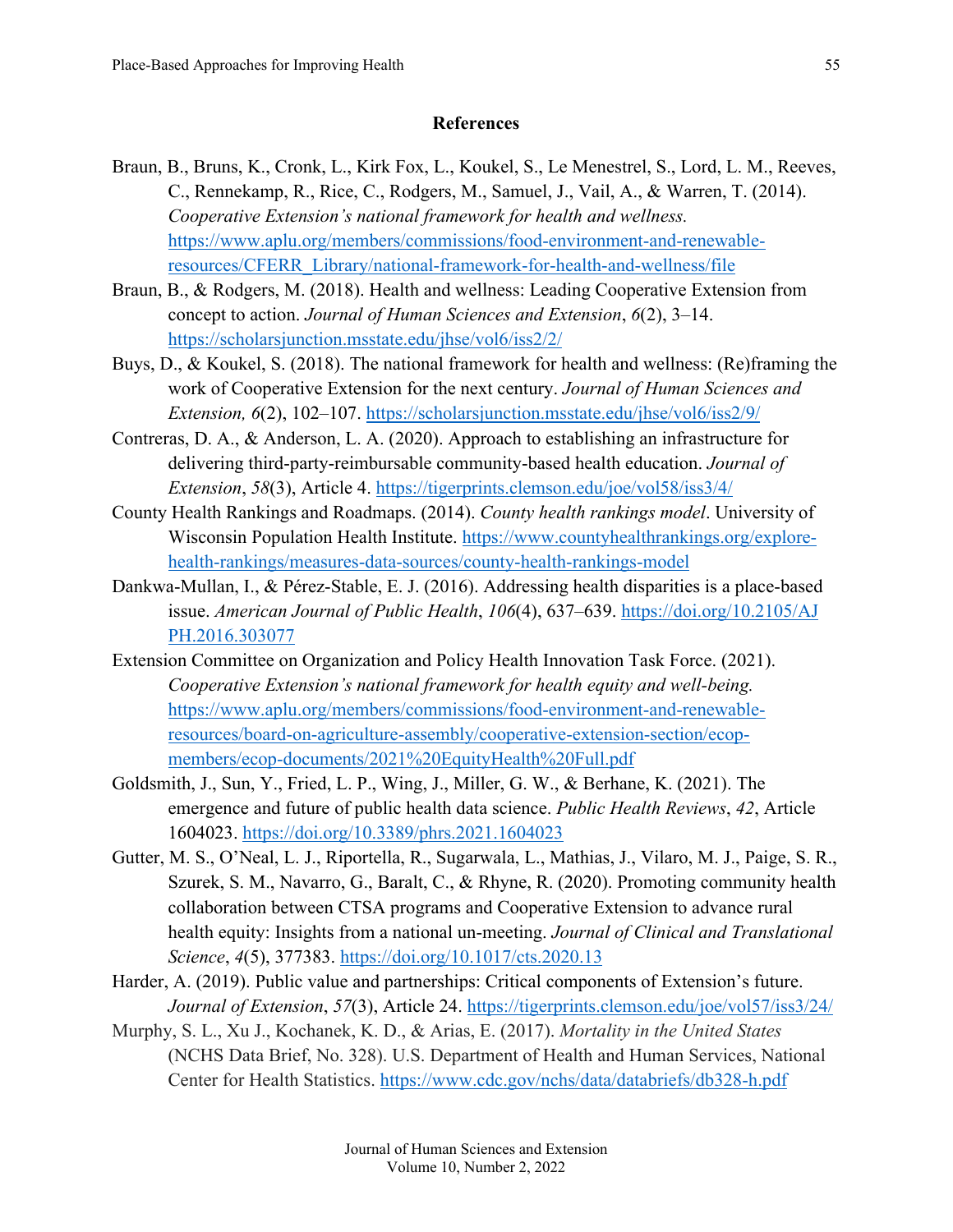- National Academies of Sciences, Engineering, and Medicine. (2017). *Communities in action: Pathways to health equity.* The National Academies Press. [https://www.nap.edu/read/24](https://www.nap.edu/read/24624/chapter/1) [624/chapter/1](https://www.nap.edu/read/24624/chapter/1)
- Park, B., Frank, B., Likumahuwa-Ackman, S., Brodt, E., Gibbs, B. K., Hofkamp, H., & DeVoe, J. (2019). Health equity and the tripartite mission: Moving from academic health centers to academic-community health systems. *Academic Medicine*, *94*(9), 1276–1282. <https://doi.org/10.1097/ACM.0000000000002833>
- PolicyLink. (2020). *Health equity*. [https://www.policylink.org/our-work/community/health](https://www.policylink.org/our-work/community/health-equity)[equity](https://www.policylink.org/our-work/community/health-equity)
- Powell, J. A., Menendian, S., & Ake, W. (2019). *Targeted universalism: Policy & practice.* Haas Institute for a Fair and Inclusive Society. [https://belonging.berkeley.edu/targeteduniversal](https://belonging.berkeley.edu/targeteduniversalism) [ism](https://belonging.berkeley.edu/targeteduniversalism)
- Ramsey, P. G., & Miller, E. D. (2009). A single mission for academic medicine: Improving health. *JAMA*, *301*(14), 1475–1476.<https://doi.org/10.1001/jama.2009.472>
- U.S. Department of Agriculture. (2021). *National Institute of Food & Agriculture* [Homepage]. <https://nifa.usda.gov/>
- U.S. Environmental Protection Agency. (2021). *Equitable development and environmental justice.* [https://www.epa.gov/environmentaljustice/equitable-development-and](https://www.epa.gov/environmentaljustice/equitable-development-and-environmental-justice)[environmental-justice](https://www.epa.gov/environmentaljustice/equitable-development-and-environmental-justice)
- Williamson, H. J., Chief, C., Jiménez, D., Begay, A., Milner, T. F., Sullivan, S., Torres, E., Remiker, M., Samarron Longorio, A. E., Sabo, S., & Teufel-Shone, N. I. (2020). Voices of community partners: Perspectives gained from conversations of community-based participatory research experiences. *International Journal of Environmental Research and Public Health*, *17*(14), Article 5245.<https://doi.org/10.3390/ijerph17145245>

*Dawn E. Burton* is the Health Coordinator of the Cooperative Extension Program at Prairie View A&M University. Ms. Burton also serves as the 1890 Engagement Coordinator on the Extension Collaborative on Immunization Teaching & Engagement (EXCITE) National Program team.

*LaToya O'Neal*, Ph.D., is an Assistant Professor and Extension Specialist in Health and Wellness in the Department of Family, Youth, and Community Sciences at the University of Florida.

*Suzanne Stluka*, Ph.D., RDN, is a Registered Dietitian with the United States Department of Agriculture.

*Erin Yelland***,** Ph.D., CFLE, is an Associate Professor of Gerontology and Director of the Center on Aging at Kansas State University. Dr. Yelland studies the social determinants of health, particularly within the contexts of well-being and healthy aging, and pursues community-based interventions that aim to improve the lives of older adults.